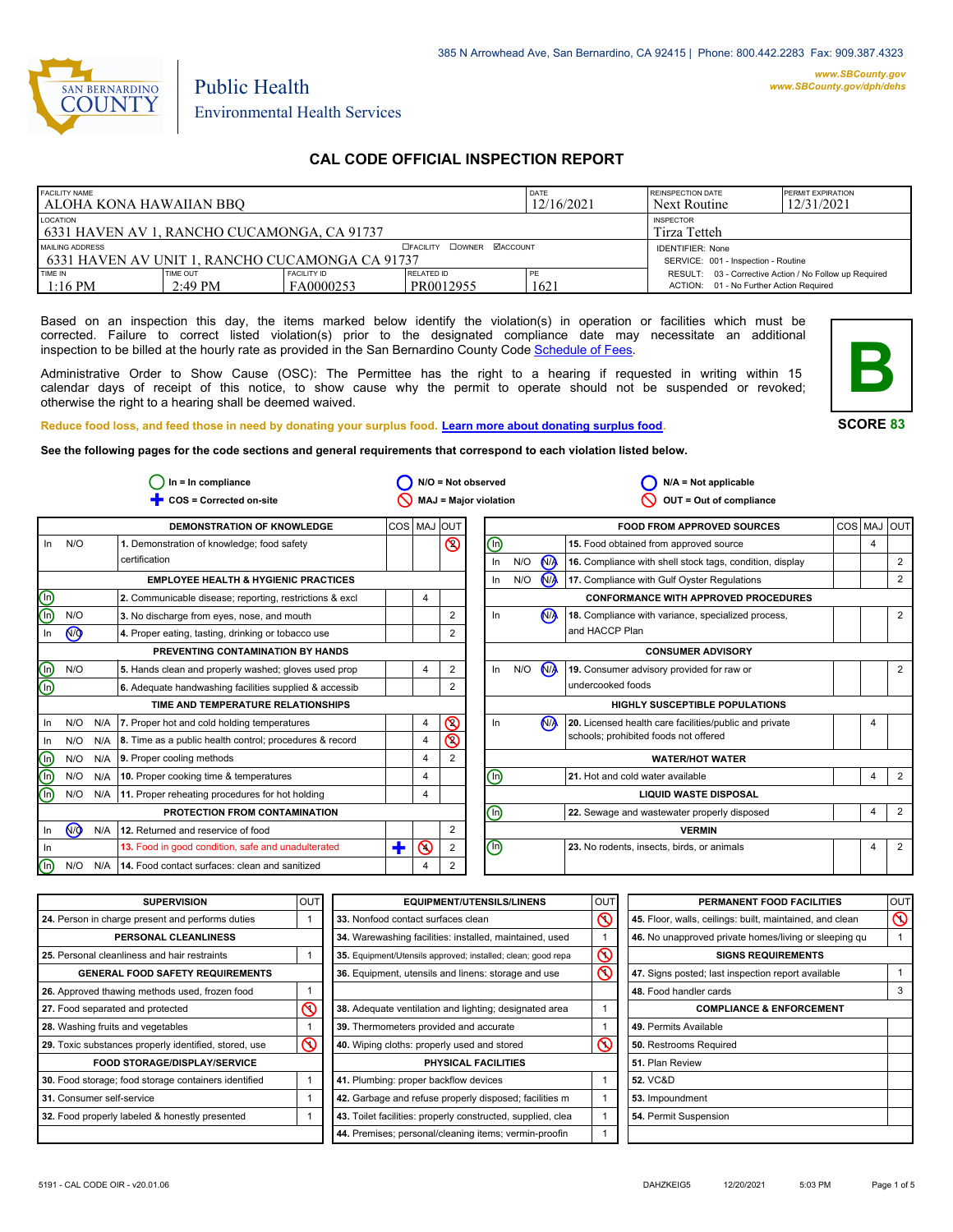

| <b>FACILITY NAME</b> | ALOHA KONA HAWAIIAN BBO                                 |                                                                                                                                                                                                          | DATE<br>12/16/2021               |              |  |
|----------------------|---------------------------------------------------------|----------------------------------------------------------------------------------------------------------------------------------------------------------------------------------------------------------|----------------------------------|--------------|--|
| LOCATION             | 6331 HAVEN AV 1, RANCHO CUCAMONGA, CA 91737             |                                                                                                                                                                                                          | <b>INSPECTOR</b><br>Tirza Tetteh |              |  |
|                      |                                                         | <b>13. FOOD IN GOOD CONDITION, SAFE AND UNADULTERATED</b>                                                                                                                                                |                                  | <b>MAJOR</b> |  |
| <b>POINTS</b>        | Compliance date not specified<br>Complied on 12/16/2021 | Inspector Comments: Observed an excess accumulation of black mold and slime on deflector inside the ice<br>machine. Observed condensation drip over mold/slime and directly onto ice inside the machine. |                                  |              |  |
| 4                    | Violation Reference - HSC -<br>113967, 113976,          | Immediately discontinue use of ice inside machine. Remove ice, clean and sanitize ice machine and deflector.<br>Maintain food in good condition and free of adulteration and/or spoilage at all times.   |                                  |              |  |
|                      |                                                         | Corrected: Employee removed ice from machine and cleaned and sanitizer prior to end of inspection.                                                                                                       |                                  |              |  |

Observed a clean deflector near end of inspection.

**Violation Description:** All food shall be manufactured, produces, prepared, compounded, packed, transported, kept for sale, and served so as to be pure and free from adulteration and spoilage. Any food is adulterated if it bears or contains any poisonous or deleterious substance that may render it impure or injurious to health. (113967, 113976, 113980, 113988, 113990, 114035, 114254(c), 114254.3)

**More Information: <https://youtu.be/JrRQVxqDXy4>**

# **1. DEMONSTRATION OF KNOWLEDGE; FOOD SAFETY CERTIFICATION**

| Compliance date not specified<br><b>POINTS</b> |                                                | Inspector Comments: Upon questioning, cook was unable to provide proper cooking temperature for            |
|------------------------------------------------|------------------------------------------------|------------------------------------------------------------------------------------------------------------|
|                                                | <b>Not In Compliance</b>                       | chicken.                                                                                                   |
|                                                | Violation Reference - HSC -<br>113947-113947.1 | Educated cook to ensure raw chicken is cooked to 165F for 15 seconds.                                      |
|                                                |                                                | Encure that all food employees shall have adequate knowledge of and are properly trained in food safety as |

es shall have adequate knowledge of, and are properly trained in food safety as it relates to their assigned duties.

**Violation Description:** All food employees shall have adequate knowledge of and be trained in food safety as it relates to their assigned duties. (113947) Food facilities that prepare, handle or serve non-prepackaged potentially hazardous food, shall have an employee who has passed an approved food safety certification examination. (113947-113947.1)

**More Information: <http://www.sbcounty.gov/uploads/dph/dehs/Depts/EnvironmentalHealth/FormsPublications/FoodSafetyPracticesOverview.pdf>**

### **7. PROPER HOT AND COLD HOLDING TEMPERATURES**

**Compliance date not specified Inspector Comments:** Measured 1/2 container of cooked beef between 117.1F - 120F. Cook stated beef was

**Not In Compliance Violation Reference - HSC - 113996, 113998, 114037 2**

cooked 30 minutes to 1 hour prior to inspection the placed on flat top grill for hot holding.

Maintain all potentially hazardous foods (PHFs) intended for hot holding at or above 135F at all times.

Corrected: Operator reheated beef to 165F then stored for hot holding.

**Violation Description:** Potentially hazardous foods shall be held at or below 41F or at or above 135F. (113996, 113998, 114037, 114343(a))

**More Information: <https://youtu.be/RI6w5DtEs7w>**

#### **8. TIME AS A PUBLIC HEALTH CONTROL; PROCEDURES & RECORDS**

**Compliance date not specified Not In Compliance Violation Reference - HSC - 114000 POINTS 2**

**POINTS**

**Inspector Comments:** Observed a container of cooked boba stored on front counter with a time stamp of when potentially hazardous food (PHF) was removed from temperature control. No written procedures for boba observed for time as a public health control.

Ensure to mark or otherwise identify or label all food under time-as-a-public-health control, to indicate the time that is four (4) hours past the point in time when the food is removed from temperature control.

Ensure that written procedures are maintained in the food facility, and are available to the enforcement agency upon request; written procedures must demonstrate compliance with Cal Code Sections 114000 and 114002.

A reinspection will be conducted within 14 days to verify compliance. Failure to comply will result in an additional billable reinspection with an hourly rate of \$245 with a 30-minute minimum.

**Violation Description:** When time only, rather than time and temperature, is used as a public health control; food must be marked or otherwise identified as to what time the food was removed from temperature control. (114000) Food items shall not exceed the time marked. (114000)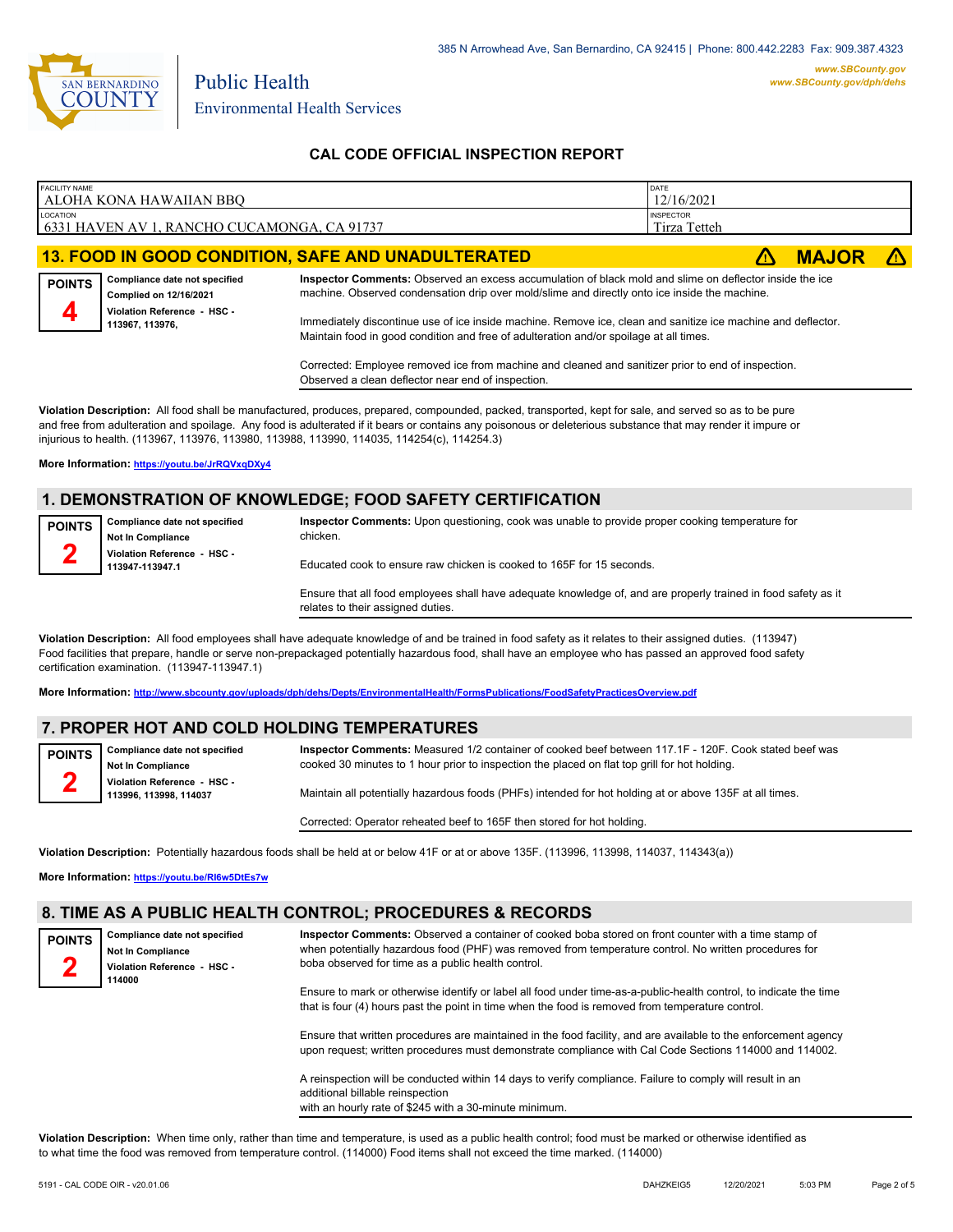

| <b>FACILITY NAME</b>                                   | DATE              |
|--------------------------------------------------------|-------------------|
| l ALOHA KONA HAWAIIAN BBO                              | 12/16/2021        |
| <b>LOCATION</b>                                        | <b>INSPECTOR</b>  |
| <b>6331 HAVEN AV 1</b><br>, RANCHO CUCAMONGA, CA 91737 | Tirza<br>↑ Tetteh |
|                                                        |                   |

## **27. FOOD SEPARATED AND PROTECTED**

| <b>POINTS</b> | Compliance date not specified |
|---------------|-------------------------------|
|               | Not In Compliance             |
|               | Violation Reference - HSC -   |
|               | 113984 (a, b, c, d, f)        |

**Inspector Comments:** Observed an uncovered tray of breaded shrimp stored inside the walk-in cooler under a storage rack containing an excess accumulation of old food and dust. Observed fan guards inside walk-in cooler to be dirty.

Store all food covered and protected to prevent any possible contamination. Clean storage racks.

**Violation Description:** All food shall be separated and protected from contamination. (113984 (a, b, c, d, f), 113986, 114060, 114067(a, d, e, j), 114069(a, b), 114077, 114089.1 (c), 114143 (c)) All food shall be stored, prepared, displayed or held so that it is protected from contamination.

#### **29. TOXIC SUBSTANCES PROPERLY IDENTIFIED, STORED, USED**

| <b>POINTS</b> | Compliance date not specified<br>Not In Compliance | Inspector Comments: Observed several unlabeled spray bottles containing chemicals located under the food<br>preparation sink. |
|---------------|----------------------------------------------------|-------------------------------------------------------------------------------------------------------------------------------|
|               | Violation Reference - HSC -<br>114254.114254.1     | Provide labels on all chemical containers as to their contents.                                                               |

**Violation Description:** All poisonous substances, detergents, bleaches, and cleaning compounds shall be stored separate from food, utensils, packing material and food-contact surfaces. (114254, 114254.1, 114254.2) An insecticide, rodenticide, or other pesticide must be used in accordance with the manufacturer's instructions.

#### **33. NONFOOD-CONTACT SURFACES CLEAN**

| <b>POINTS</b> | Compliance date not specified<br><b>Not In Compliance</b> | Inspector Comments: Observed storage racks in dry storage and inside the walk-in cooler to have an excess<br>accumulation of food debris and dirt. |
|---------------|-----------------------------------------------------------|----------------------------------------------------------------------------------------------------------------------------------------------------|
|               | Violation Reference HSC<br>114115 (c)                     | Clean storage racks and maintain all nonfood-contact surfaces cleaned and sanitized.                                                               |

**Violation Description:** All nonfood contact surfaces of utensils and equipment shall be clean. (114115 (c))

### **35. EQUIPMENT/UTENSILS - APPROVED; INSTALLED; CLEAN; GOOD REPAIR, CAPACITY**

**Compliance date not specified Not In Compliance Violation Reference - HSC - 114130, 114130.1, 114130 POINTS 1 Inspector Comments:** Observed the gasket on the walk-in cooler, 3-coor cold holding unit and freezer to be cracked/torn in disrepair and dirty. Clean gaskets. Repair/replace and maintain in good repair.

**Violation Description:** All utensils and equipment shall be fully operative and in good repair. (114175). All utensils and equipment shall be approved, installed properly, and meet applicable standards. (114130, 114130.1, 114130.2, 114130.3, 114130.4, 114130.5, 114132, 114133, 114137, 114139, 114153, 114155, 114163, 114165, 114167, 114169, 114177, 114180, 114182)

### **36. EQUIPMENT, UTENSILS AND LINENS: STORAGE AND USE**

**Compliance date not specified Not In Compliance Violation Reference - HSC - 114074, 114081, 114119 POINTS 1 Inspector Comments:** Observed cups used as scoops inside bulk container of food. Discontinue using cups for scoops, and obtain approved scoop with handle, and ensure scoop is stored with handle upright, out of food.

**Violation Description:** All clean and soiled linen shall be properly stored; non-food items shall be stored and displayed separate from food and food-contact surfaces. (114185.3 - 114185.4)Utensils and equipment shall be handled and stored so as to be protected from contamination. (114074 - 114075, 114081, 114119, 114121, 114161, 114178, 114179, 114083, 114185, 114185.2, 114185.5) Pressurized cylinders must be securely fastened to a rigid structure. (114172)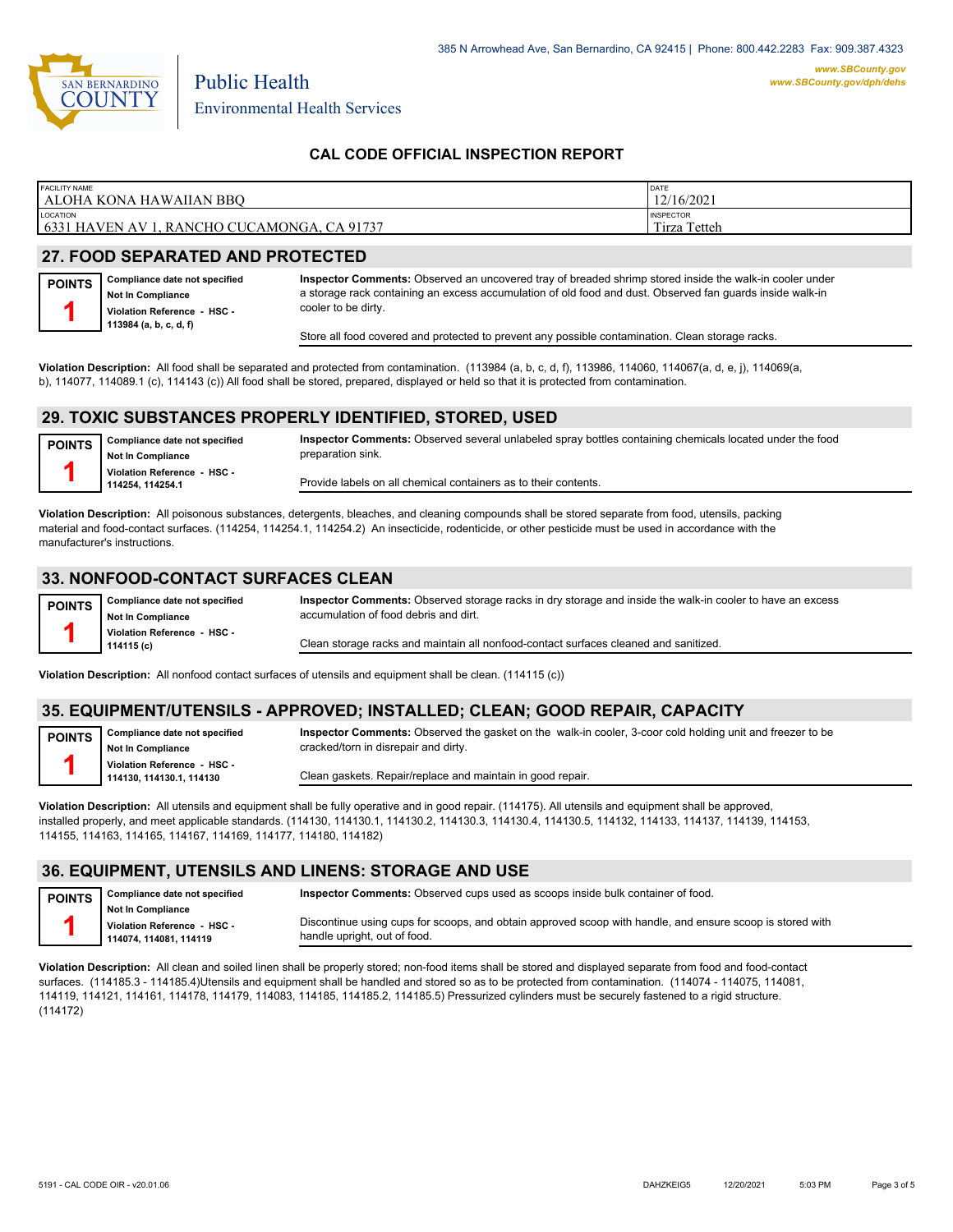

| <b>FACILITY NAME</b>                                                    | DATE                                  |
|-------------------------------------------------------------------------|---------------------------------------|
| l ALOHA KONA HAWAIIAN BBO                                               | 12/16/2021                            |
| <b>LOCATION</b><br>$6331$ HAVEN<br>, RANCHO CUCAMONGA, CA 91737<br>AV 1 | <b>INSPECTOR</b><br>Tirza<br>↑ Tetteh |

# **40. WIPING CLOTHS: PROPERLY USED AND STORED**

| POINTS   Compliance date not specified<br><b>Not In Compliance</b> | Inspector Comments: Observed several wet wiping cloths stored on counter throughout the facility.<br>Observed several chlorine sanitizer buckets set-up throughout the facility. |
|--------------------------------------------------------------------|----------------------------------------------------------------------------------------------------------------------------------------------------------------------------------|
| Violation Reference - HSC -<br>114135.114185.1                     | Maintain wiping cloths stored in sanitizing buckets fully submerged when not in use or in between uses.                                                                          |

**Violation Description:** Wiping cloths used to wipe service counters, scales or other surfaces that may come into contact with food shall be used only once unless kept in clean water with sanitizer. (114135, 114185.1, 114185.3 (d-e)) Sponges shall not be used in contact with cleaned and sanitized or in-use food contact surfaces. (114135)

**More Information: <https://youtu.be/QGKUN9MDxjg>**

#### **45. FLOORS, WALLS AND CEILINGS: BUILT, MAINTAINED, AND CLEAN**

| <b>POINTS</b> | Compliance date not specified<br><b>Not In Compliance</b> | Inspector Comments: Observed an excess accumulation of food debris and dried oil on walls and floors<br>throughout the facility. |
|---------------|-----------------------------------------------------------|----------------------------------------------------------------------------------------------------------------------------------|
|               | Violation Reference - HSC -<br>114143 (d), 114266         | Clean walls and floors and maintain in clean and sanitary manner.                                                                |

**Violation Description:** The walls / ceilings shall have durable, smooth, nonabsorbent, and washable surfaces. All floor surfaces, other than the customer service areas, shall be approved, smooth, durable and made of nonabsorbent material that is easily cleanable. Approved base coving shall be provided in all areas, except customer service areas and where food is stored in original unopened containers. Food facilities shall be fully enclosed. All food facilities shall be kept clean and in good repair. (114143 (d), 114257, 114266, 114268, 114268.1, 114271, 114272) Cleaning must be an approved dustless method. (114268.1) Mats and duckboards, if used, must be removable and easily cleanable. (114272) Open-air barbecues or wood-burning ovens floor surfaces must extend a minimum of five feet and be impervious or easily cleanable. (114143(d))

#### **IMPORTANT: Risk Based Inspection Frequency**

Food facilities that pose a higher risk level for causing foodborne illness will be subject to an additional inspection, to be billed at the hourly rate as provided in the San Bernardino Count[y Code Schedule of Fees. Facilitie](https://codelibrary.amlegal.com/codes/sanbernardino/latest/sanberncty_ca/0-0-0-122474#JD_16.0213B)s that received one or more of the following will be elevated to a high risk tier:

- A score letter of "C" or lower on one of the last two graded inspections,
- A score letter of "B" on two of the last three graded inspections
- Repeated "four (4) point violation Risk Factor" (critical violation codes 1-23) on the last two inspections, or
- · Four (4) or more critical violations (codes 1-23) noted during an inspection, or
- A permit suspension (closure) on your last graded inspection.

#### **Food Establishment Donor Survey**

Will you please take a few moments of your time to co[mplete our Food Establishment Donor Survey?](https://survey123.arcgis.com/share/626bb0fb21674c82832b0c0d557c5e80?field:faid=FA0000253&field:facility_name=ALOHA%20KONA%20HAWAIIAN%20BBQ¢er=34.14,-117.58&field:phone=9099891206) The purpose of this survey is to learn about current food recovery and food waste reduction efforts and struggles throughout San Bernardino County.

The feedback from the survey will help us identify barriers and opportunities, and connect you with nearby charitable feeding organizations so you can donate your surplus food. Once you complete the survey, you can view your entry and connect with other donor food establishments and charitable feeding organizations in the fol[lowing Live Web Map.](https://arcg.is/WvjGb)

### **Overall Inspection Comments**